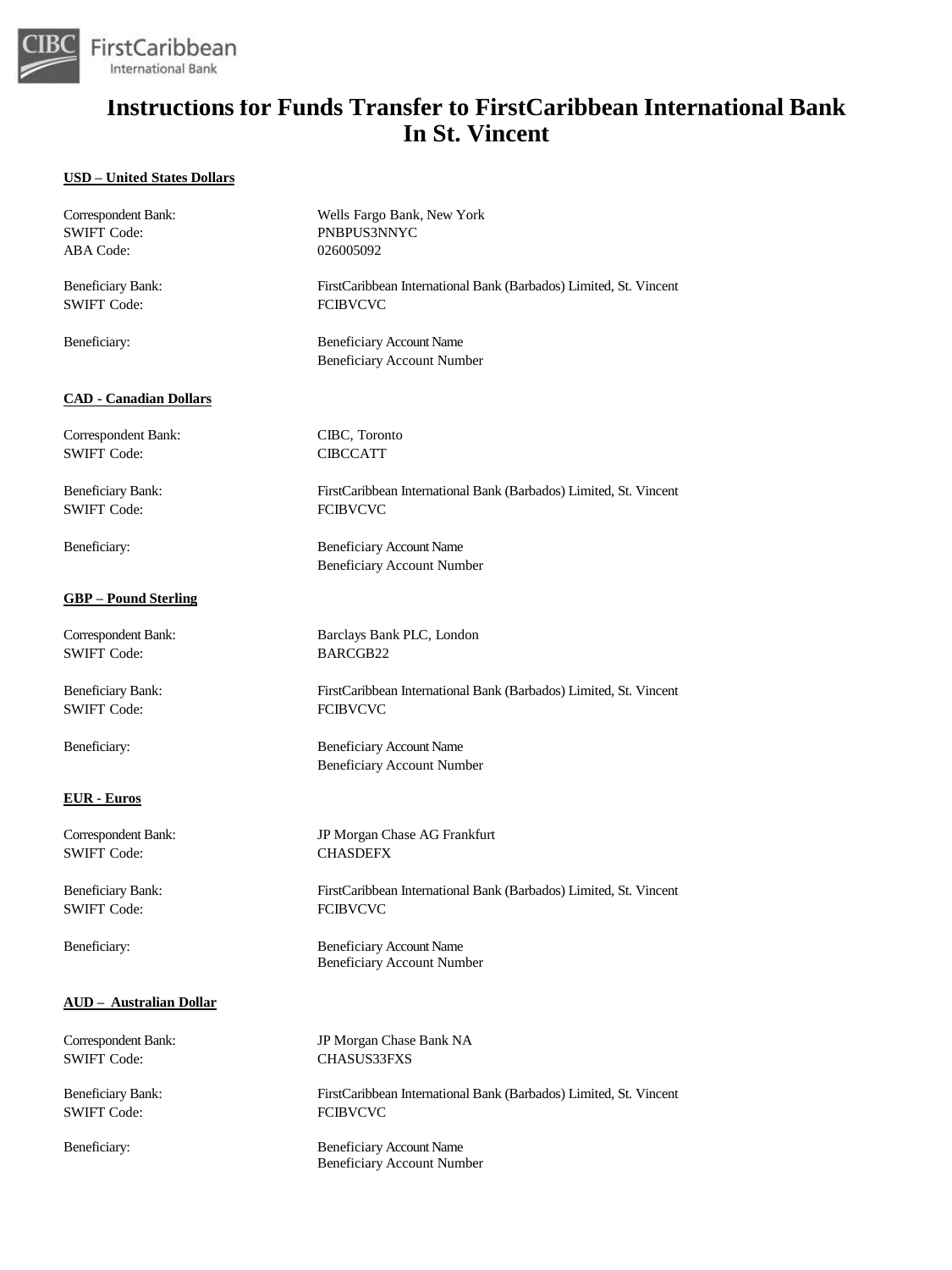#### **CHF - Swiss Franc**

| Correspondent Bank:           | JP Morgan Chase Bank NA                                              |
|-------------------------------|----------------------------------------------------------------------|
| <b>SWIFT Code:</b>            | CHASUS33FXS                                                          |
| <b>Beneficiary Bank:</b>      | FirstCaribbean International Bank (Barbados) Limited, St. Vincent    |
| <b>SWIFT Code:</b>            | <b>FCIBVCVC</b>                                                      |
| Beneficiary:                  | <b>Beneficiary Account Name</b><br><b>Beneficiary Account Number</b> |
| <b>DKK</b> - Danish Kroner    |                                                                      |
| Correspondent Bank:           | JP Morgan Chase Bank NA                                              |
| <b>SWIFT Code:</b>            | <b>CHASUS33FXS</b>                                                   |
| <b>Beneficiary Bank:</b>      | FirstCaribbean International Bank (Barbados) Limited, St. Vincent    |
| <b>SWIFT Code:</b>            | <b>FCIBVCVC</b>                                                      |
| Beneficiary:                  | <b>Beneficiary Account Name</b><br><b>Beneficiary Account Number</b> |
| <b>HKD</b> - Hong Kong Dollar |                                                                      |
| Correspondent Bank:           | JP Morgan Chase Bank NA                                              |
| <b>SWIFT Code:</b>            | CHASUS33FXS                                                          |
| <b>Beneficiary Bank:</b>      | FirstCaribbean International Bank (Barbados) Limited, St. Vincent    |
| <b>SWIFT Code:</b>            | <b>FCIBVCVC</b>                                                      |
| Beneficiary:                  | <b>Beneficiary Account Name</b><br><b>Beneficiary Account Number</b> |
| <b>INR-Indian Rupee</b>       |                                                                      |
| Correspondent Bank:           | JP Morgan Chase Bank NA                                              |
| <b>SWIFT Code:</b>            | <b>CHASUS33FXS</b>                                                   |
| <b>Beneficiary Bank:</b>      | FirstCaribbean International Bank (Barbados) Limited, St. Vincent    |
| <b>SWIFT Code:</b>            | <b>FCIBVCVC</b>                                                      |
| Beneficiary:                  | <b>Beneficiary Account Name</b><br><b>Beneficiary Account Number</b> |
| <b>JPY - JAPANESE YEN</b>     |                                                                      |
| Correspondent Bank:           | JP Morgan Chase Bank NA                                              |
| <b>SWIFT Code:</b>            | <b>CHASUS33FXS</b>                                                   |
| Beneficiary Bank:             | FirstCaribbean International Bank (Barbados) Limited, St. Vincent    |
| <b>SWIFT Code:</b>            | <b>FCIBVCVC</b>                                                      |
| Beneficiary:                  | <b>Beneficiary Account Name</b><br><b>Beneficiary Account Number</b> |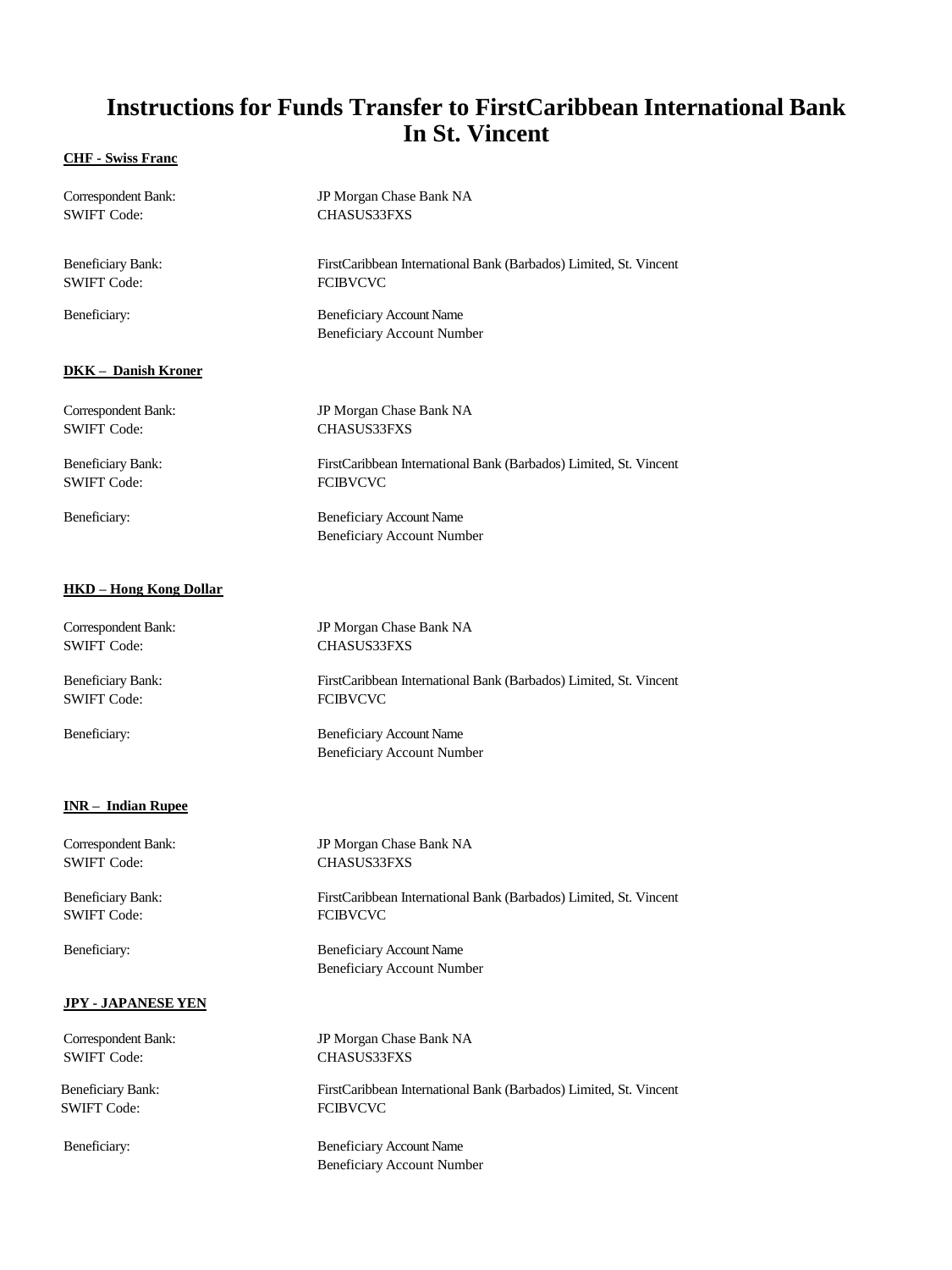### **NOK – Norwegian Krone**

| Correspondent Bank:             | JP Morgan Chase Bank NA                                              |
|---------------------------------|----------------------------------------------------------------------|
| <b>SWIFT Code:</b>              | <b>CHASUS33FXS</b>                                                   |
| <b>Beneficiary Bank:</b>        | FirstCaribbean International Bank (Barbados) Limited, St. Vincent    |
| <b>SWIFT Code</b>               | <b>FCIBVCVC</b>                                                      |
| Beneficiary:                    | <b>Beneficiary Account Name</b><br><b>Beneficiary Account Number</b> |
| <b>NZD</b> - New Zealand Dollar |                                                                      |
| Correspondent Bank:             | JP Morgan Chase Bank NA                                              |
| <b>SWIFT Code:</b>              | <b>CHASUS33FXS</b>                                                   |
| <b>Beneficiary Bank:</b>        | FirstCaribbean International Bank (Barbados) Limited, St. Vincent    |
| <b>SWIFT Code:</b>              | <b>FCIBVCVC</b>                                                      |
| Beneficiary:                    | <b>Beneficiary Account Name</b><br><b>Beneficiary Account Number</b> |
| SEK - Swedish Krona             |                                                                      |
| Correspondent Bank:             | JP Morgan Chase Bank NA                                              |
| <b>SWIFT Code:</b>              | <b>CHASUS33FXS</b>                                                   |
| <b>Beneficiary Bank:</b>        | FirstCaribbean International Bank (Barbados) Limited, St. Vincent    |
| <b>SWIFT Code:</b>              | <b>FCIBVCVC</b>                                                      |
| Beneficiary:                    | <b>Beneficiary Account Name</b><br><b>Beneficiary Account Number</b> |
| <b>SGD</b> - Singapore Dollar   |                                                                      |
| Correspondent Bank:             | JP Morgan Chase Bank NA                                              |
| <b>SWIFT Code:</b>              | <b>CHASUS33FXS</b>                                                   |
| Beneficiary Bank:               | FirstCaribbean International Bank (Barbados) Limited, St. Vincent    |
| <b>SWIFT Code:</b>              | <b>FCIBVCVC</b>                                                      |
| Beneficiary:                    | <b>Beneficiary Account Name</b><br><b>Beneficiary Account Number</b> |
| ZAR - South African Rand        |                                                                      |
| Correspondent Bank:             | JP Morgan Chase Bank NA                                              |
| <b>SWIFT Code:</b>              | <b>CHASUS33FXS</b>                                                   |
| <b>Beneficiary Bank:</b>        | FirstCaribbean International Bank (Barbados) Limited, St. Vincent    |
| <b>SWIFT Code:</b>              | <b>FCIBVCVC</b>                                                      |
| Beneficiary:                    | <b>Beneficiary Account Name</b><br><b>Beneficiary Account Number</b> |